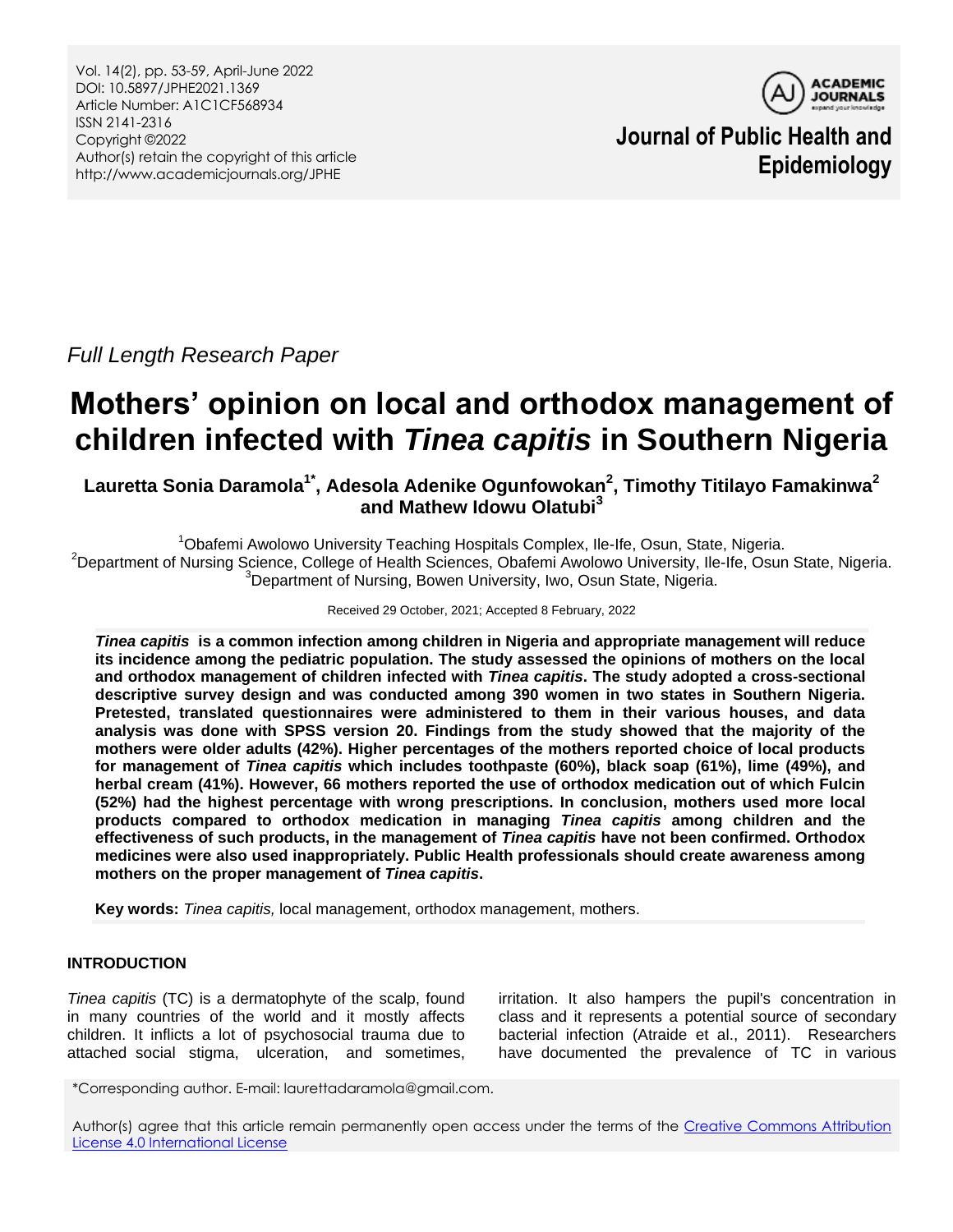countries (Pai et al., 2013; Zhan et al., 2015; Veasey et al., 2017; Lopez et al., 2018), with the highest number of cases found in Africa and Southern Europe (Oguzkaya Artan et al., 2013; Yehia et al., 2010). However, the prevalence of TC among children in Nigeria, most especially those attending public elementary schools is worrisome. The study by Adesiji et al. (2019) on TC among school children revealed that children between the ages of 4 and 7 years had the highest distribution of TC (67%), followed by those between the ages of 8 and 11 years (39%). In a study conducted by Afolabi et al. (2018) in Osun State, Nigeria, revealed 21.7% overall prevalence rate of TC among school children with the etiological agents consisting of *Epidemophyton floccosum* (12.0%), *Microsporum gypseum* (7.7%), *Trichophyton mentagrophytes* (7.7%) and *Aspergillus niger* (33%). Olarinoye et al. (2020) study found both non-inflammatory and inflammatory clinical types of TC among school children in North Central Nigeria.

Despite the overwhelming prevalence of TC in African nations, management practices remain a critical challenge. In the past, radiation therapy was used as a form of treatment before the advent of oral antifungal drugs. The children who were irradiated eventually developed brain cancer, despite their low-dose radiation exposure (Lubin et al., 2017). Currently, there are scientific and orthodox ways of treating TC which has been documented in the literature. Alkeswani et al., (2019) documented the use of Selenium sulfide for topical application and Grisofulcin for systemic application. The effectiveness of some of these drugs has also been confirmed in the literature (Gupta et al, 2018). In developed and developing countries, the management of the diseases includes both local and orthodox protocols. This has been documented by researchers and program planners (Anquez-Traxler, 2011; Asare, 2016; Ameade et al., 2018; World Health Organization, 2019). The literature has confirmed the use of many orthodox drugs in disease management, but many local products for disease management have not been proven scientifically. In Botswana, it has been documented that parents used local substances to manage skin infections (Ifebuzor et al., 2013). Li et al., 2020) reported that there is an increasing shift to local products in the management of disease conditions in Nigeria, where citizens have adopted local methods in the management of diseases such as diarrhea (Nwankwo, 2014), measles (Fatoba et al., 2019), and malaria (Ajayi et al., 2018).

The treatment of TC over the years has involved both systemic and topical applications. This is because, the pathogenic fungi are located within the hair and the combined effect of both systemic and topical drugs has been proven effective (Handler, 2018). The allylamines such as terbinafine and azoles group (ketoconazole, itraconazole, and fluconazole) have been recommended in the management of TC (El-Gohary et al., 2014).

These drugs have also been approved by the Nigeria Federal Ministry of Health (Federal Ministry of Health Nigeria, 2008). The FDA-approved pediatric treatment options for TC are griseofulvin and terbinafine (Brooks, 2013). In spite of the availability of these drugs in the country, anecdotal evidence has shown that TC is a chronic infection among children who also have the affected part exhibiting secondary bacteria infections.

In Nigeria, many studies conducted on TC have been on the prevalence of the disease (Adesiji et al., 2019; Afolabi et al., 2018), identifying causative organisms (Olarinoye et al., 2020), and exploring the burden and psychological impact of the disease (Fienemika and Okeafor, 2018). However, there is little or no effort in identifying the management strategy for the disease in children most especially at the community level. This study, therefore, aimed at assessing the opinions of mothers on the local and orthodox management strategy for *Tinea capitis* of children in two communities in Southern Nigeria. It also determined the association between their sociodemographic variables and the use of local and orthodox products in the management of TC.

### **MATERIALS AND METHODS**

#### **Design and setting**

The study adopted a cross-sectional descriptive survey design and it was conducted in Edo and Osun States, Nigeria. Ife Central and Ife East Local Government Areas of Osun State as well as Oredo and Egor Local Government Areas (LGAs) of Edo State were purposively selected for the study. These LGAs are where indigenes, mostly reside and 10 communities were purposively selected for the study (Figures 1). The residents of the communities are also known for holding tenaciously to old traditions and for enforcing local practices on their inhabitants.

#### **Sample and sampling**

The sample size for the study was determined using Pagano and Gauvreau (2000) formula for calculating sample size

$$
n_1 = \frac{2[Z \text{ crit} \sqrt{2}P (1-P) + Zpwr \sqrt{P_1 (1-P_1) + P_2(1-P_2)}]^2}{(P_1 - P_2)^2}
$$

The prevalence of TC among school children in Osun State was 35% (Oke et al., 2014) while that of Benin in Edo State was 13.4% (Enweani et al., 1996). Based on these values the difference  $(P_1-P_2)$ in this proportion was calculated to be 21.6%.  $P =$  Pooled or weighted average of P<sub>1</sub>and P<sub>2</sub>,  $=$  24.2%;  $n_1$  = mothers' sample from Osun State.  $n_2$  = mothers' sample from Edo State with  $n_1$  = n2. Z crit= (Standard Normal Deviate) corresponding to selected Significance Criteria at 0.05 and Confidence Intervals of 95%. Z pwr= (Standard Normal Deviate) corresponding to selected Statistical Powers of 0.80. Therefore  $n = 354.89$  and after adding a 10% non-response rate, a total sample size of 390 was obtained. Therefore, 195 mothers from each of the two states were selected.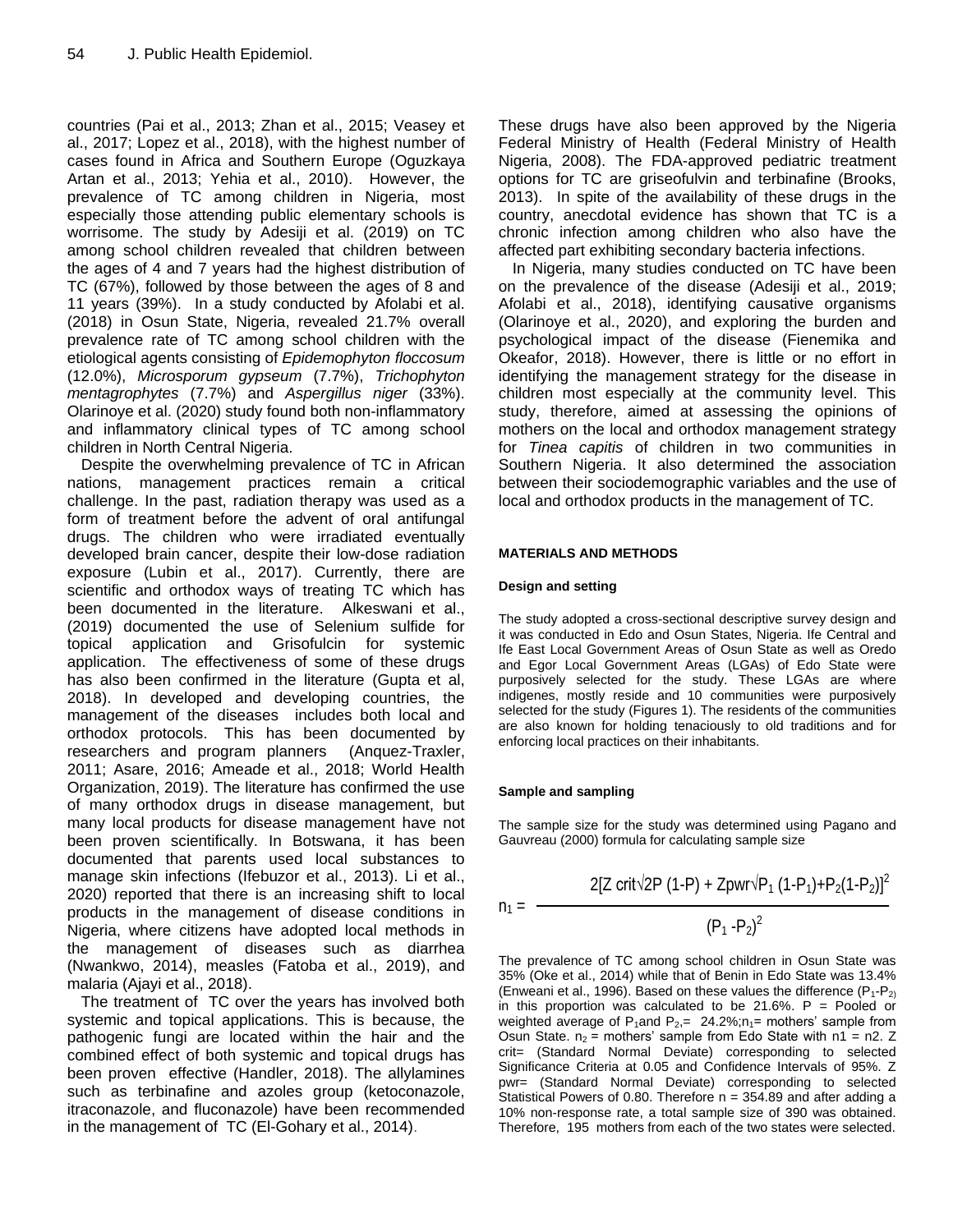

**Figure 1.** Communities selected in Edo and Osun States.

#### **Instruments**

A semi-structured questionnaire which consisted of two sections was used for data collection.

Section A contained 10 listed local products commonly used for management of skin infections in Nigeria, on a dichotomous scale of Yes and No, and elicited responses on local management of TC. The section also contained open ended questions on other local management choices that were not captured on the list. Section B contained open ended questions asking the mothers to list the orthodox drugs commonly used in managing TC of children and the methods of use. The questionnaire was translated into local languages for those who could not read or write in English.

#### **Pilot study and pretest of instrument**

The pilot study was conducted in Ile Ife among 20 nonindigenous mothers to determine the feasibility of the study and to also pretest the questionnaire. The pilot study revealed that the majority of the mothers used local methods of management. Questions that appeared to be

ambiguous were reworded for clarity. Richardson formula for determining reliability for dichotomous variables was used and a reliability coefficient of 0.7 was obtained.

#### **Research assistants**

Two research assistants who could read and write the indigenous languages were recruited for the study. The assistants were trained on the recruitment of participants, obtaining informed consent from them, and administration of the questionnaire using interviewer-administered mode.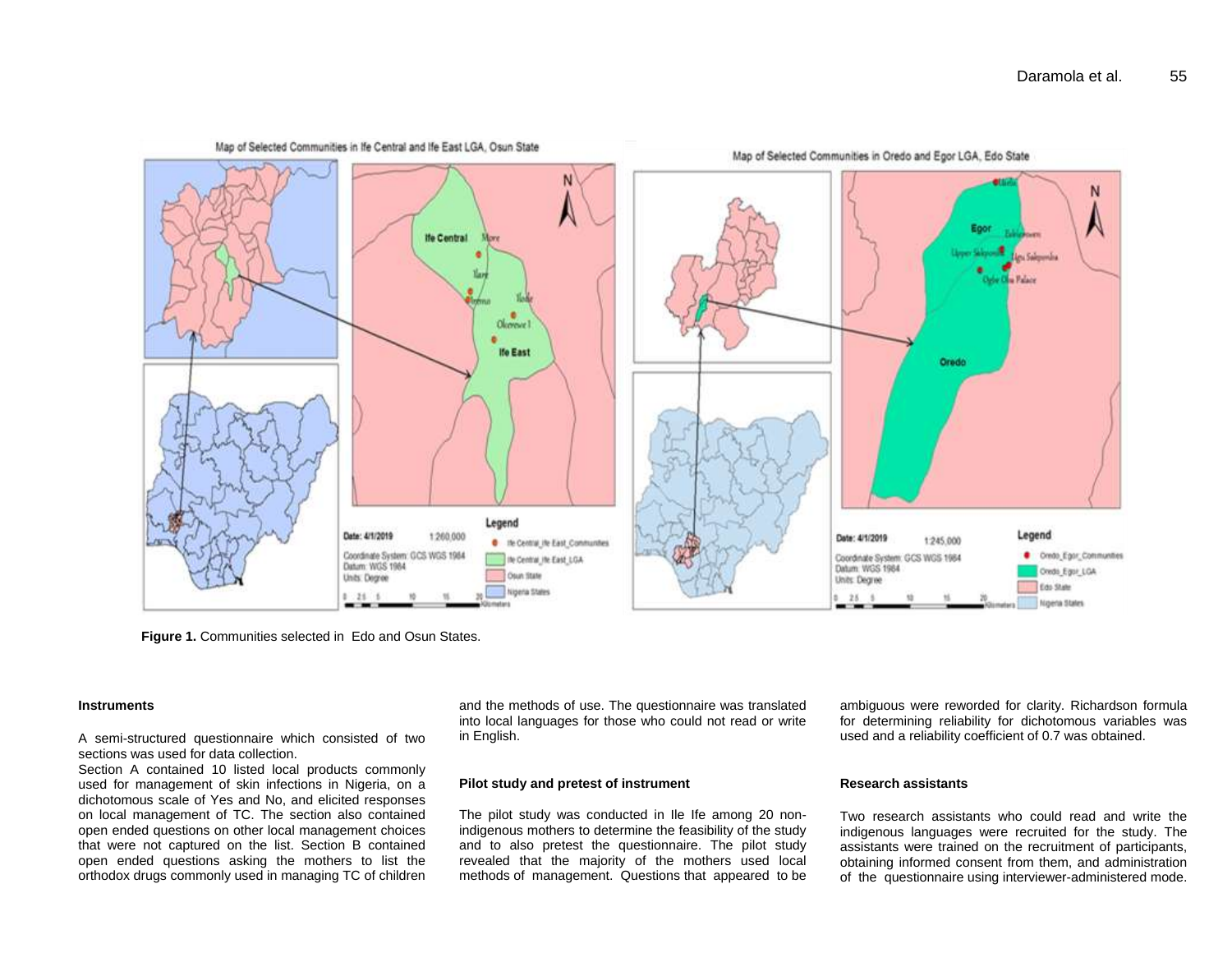| <b>Characteristics</b>       | f (%)      |
|------------------------------|------------|
| Age Group                    |            |
| $20 - 40$ years              | 131 (33)   |
| $41 - 60$ years              | 166 (42)   |
| 61 years and above           | 93 (25)    |
| <b>Religious Affiliation</b> |            |
| Christianity                 | 314 (81)   |
| Islam                        | 51(13)     |
| Traditional                  | 25(6)      |
| <b>Educational Status</b>    |            |
| No formal Education          | 156 (40)   |
| <b>Formal Education</b>      | 234 (60)   |
| <b>Number of Children</b>    |            |
| 2 – 4 Children               | 238 (61)   |
| Children and above<br>5      | 152 (39)   |
| Occupation                   |            |
| Working                      | 319(82)    |
| Not working                  | (18)<br>71 |

**Table 1.** Sociodemographic characteristics of participants (n = 390).

#### **Sampling and data collection**

The research team went from house to house to recruit the mothers using purposive sampling technique. The inclusion criteria for recruitment were that mothers should be indigenes of the communities and must have at least nursed a child up to the elementary school level. The questionnaire was administered in the evening and weekends when the mothers were back from their workplaces. The interviewer-administered mode was adopted for those who could not read or write English.

#### **Ethics**

Ethical approval for the study was obtained from the Health Research and Ethics Committee of the Institute of Public Health, Obafemi Awolowo University, and also from the Research Ethics Committee, College of Medical Sciences, University of Benin. Letter of introduction from the Department of Nursing Science, OAU seeking permission to collect data were given to the traditional rulers in the study settings, and permission to enter the communities was obtained from them. Translated Informed Consent Form was administered to the participants before data collection.

#### **Data analysis**

The dichotomous scale was scored as Yes (1) and No (2). Responses to the open ended questions were converted to frequencies and percentages while methods of use of orthodox drugs were presented in prose. Pearson Chi-square test was conducted to determine the association of education and occupation of mothers with the use of local and orthodox products.

## **RESULTS**

The majority of the mothers had formal education, 60 and 82% of the participants were working, 42% of them were between the ages of 41 and 60 years (Table 1). Higher percentages of the mothers that indicated their choice of management for TC reported local products which include the use of black soap (61%), toothpaste (60%), sandpaper (51%), lime (49%), and herbal cream (41%) (Table 2). A significant association was not found between the use of local products and education of mothers  $(x^2 = 2.19; p = 0.14; df = 1)$  as well as their occupation ( $x^2$  = 0.16; p = 0.69; df = 1). The open ended questions revealed the following responses on other local products used for TC which are: *Gbogbonise* (concoction claimed to cure all diseases) (12%); garlic (3%); motor brake oil (10%), used engine oil (4%); charcoal (3%); cigarette ash (3%); potash (6%); camphor (4%); kitchen cobwebs (17%); candle bush (*Araghomiasol*) leaves (13%); torchlight battery (2%); stale soup (1%); corn cob (1%); ground broken plate (3%); and salt (1%). Of the 390 participants, only 66 of the mothers listed drugs used by them in the treatment of TC. The most reported drugs used by the 66 mothers who administered drugs to their children are Fulcin (52%) and Funbact A (27%) (Table 3). A significant association was not found between the use of orthodox products and education of mothers ( $x^2 = 1.19$ ;  $p = 0.28$ ; df = 1) as well as their occupation ( $x^2 = 2.42$ ; p =  $0.12$ ; df = 1).

## **DISCUSSION**

The present study demonstrated that mothers reported use of local and orthordox products for managing TC which are unique findings different from previous African studies on prevalence of *Tinea capitis* and its aetiological agents (Thakur, 2013; Moto et al., 2015; Veasey et al., 2017; Lopez et al., 2018). There are limited studies on mothers' opinions on the management of TC of infected children.

The sociodemographic characteristics of the mothers showed that the education and occupation of the mothers were not significantly associated with the use of both local and orthodox products for managing TC. This is not in line with the study of Yuan et al. (2015) which was conducted in rural China indicated that education influences health knowledge as well as health promotion activities. In this study, it can be inferred that treatment choices adopted by mothers for TC of their children are acquired from the society which must have been passed down from generation to generation. The sociodemographic characteristics of the mothers are not factors to be reckoned with in determining the treatment choices for TC.

The study revealed that higher percentage of mothers reported the use of local products for the treatment of *TC.*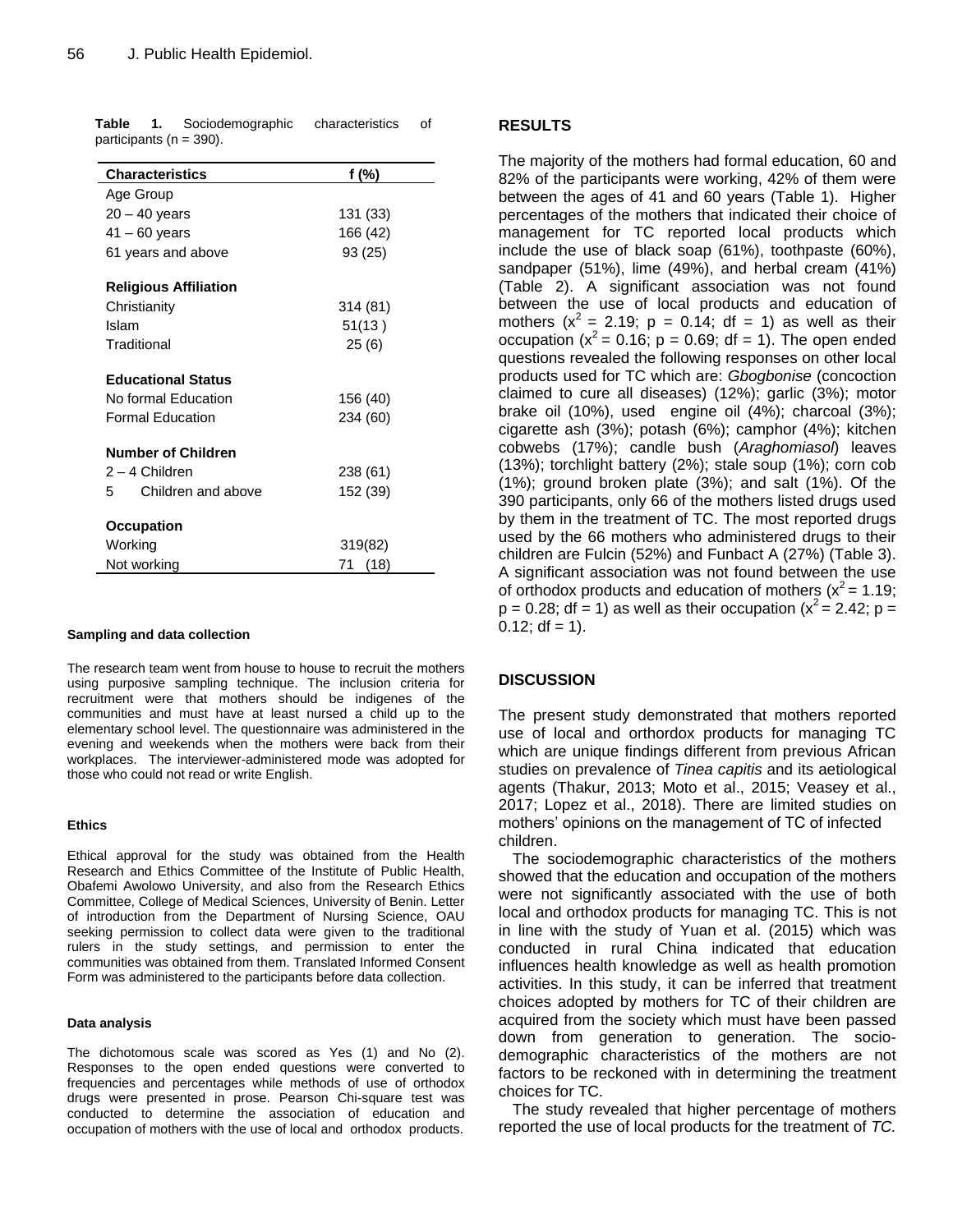| <b>Products</b>      | Yes      | No       |
|----------------------|----------|----------|
|                      | (f %)    | (f %)    |
| Application of:      |          |          |
| Sand paper           | 199 (51) | 193 (49) |
| Toothpaste           | 236 (60) | 124 (40) |
| Black soap           | 237 (61) | 123(39)  |
| Lime                 | 192 (49) | 198(51)  |
| <b>Bitter leaf</b>   | 97(25)   | 293 (75) |
| Okoro head           | 64 (16)  | 326 (84) |
| Herbal cream         | 160(41)  | 230 (59) |
| Salt and bitter leaf | 33(8)    | 357 (92) |
| Pawpaw leaf          | 29(7)    | 361 (93) |
| Salt and scent leaf  | 17(4)    | 373 (96) |
| Charcoal             | 72 (18)  | 318(2)   |

**Table 2.** Local Products Used in Managing *Tinea Capitis* (n = 390).

Multiple responses allowed.

**Table 3.** Drugs Reportedly Used for Managing TC and Methods of Administration (n = 66).

| <b>Drugs</b>  | $f(\%)$ | <b>Method of administration</b>     |
|---------------|---------|-------------------------------------|
| Funbact A     | 18(27)  | Topically in the morning            |
| <b>Skinne</b> | 4(6)    | Topically in the morning            |
| Ampiclox      | 6(9)    | 1 capsule orally daily for 5-7 days |
| Fulcin        | 34(52)  | 1 tablet daily for 7 days           |
| Ketoconazole  | 4(6)    | 1 tablet daily for 7 days           |

This is in consonance with the findings of Li et al. (2020) who reported high prevalence of use of herbal medicine among adult women in Nigeria. This might explain why there are many chronic cases of TC among children because the skin condition would not have been treated with appropriate medicine. Aside from this, some of these products such as torchlight batteries, camphor, and used engine oil may be very harmful to health. However, those that seem not to be harmful are also not appropriate for use as those products' dosages, and effectiveness have not been reported to be scientifically proven for the treatment of TC. Nevertheless, it is important to expose these products to scientific inquiry and testing to determine which of them is effective in managing TC, and such should be officially recommended to mothers and other stakeholders. Also, local products such as bitter leaf, black soap, and pawpaw leaves are effective medicinal products for some disease conditions (Alabi and Adeyemi, 2021; Ogunbiyi and Enechukwu, 2021) but their efficacy in TC management has not been ascertained. The use of these local products in managing TC may be a contributory factor for the chronicity of the condition among children. Therefore, an urgent community health intervention is paramount for the proper management of the disease condition.

The study showed that mothers reported low use of scientifically approved drugs for the treatment of *Tinea capitis* of infected children. This is a cause for concern. This finding is contrary to the study done in Nigeria by Mustapha et al. (2016) which revealed that participants preferred orthodox medicine for treating disease conditions. In this study, the mothers who reported the use of drugs use them inappropriately and also use drugs not recommended for the treatment of TC. For example, the use of Fulcin which is an antifungal drug was reported to be used as one tablet, daily for 7 days. Fulcin is a drug used for weeks for effective results (Mayser et al., 2020). Some other antifungal drugs were also reported to be used by the mothers (Table 3) but all the drugs were inappropriately used for their children. In addition, the antibiotic that was reported, (Ampiclox) could have been used in a case of bacterial infected TC or used directly to manage TC. Whichever case the drug was used, Ampiclox is not the drug of choice for TC and if it was used to treat a bacterial infection, the dose and dosages reported were inappropriate. The use of orthodox drugs in managing TC most especially antifungal drugs are effective and mothers should be encouraged to patronize health care facilities to receive appropriate treatment for managing TC of their infected children. Appropriate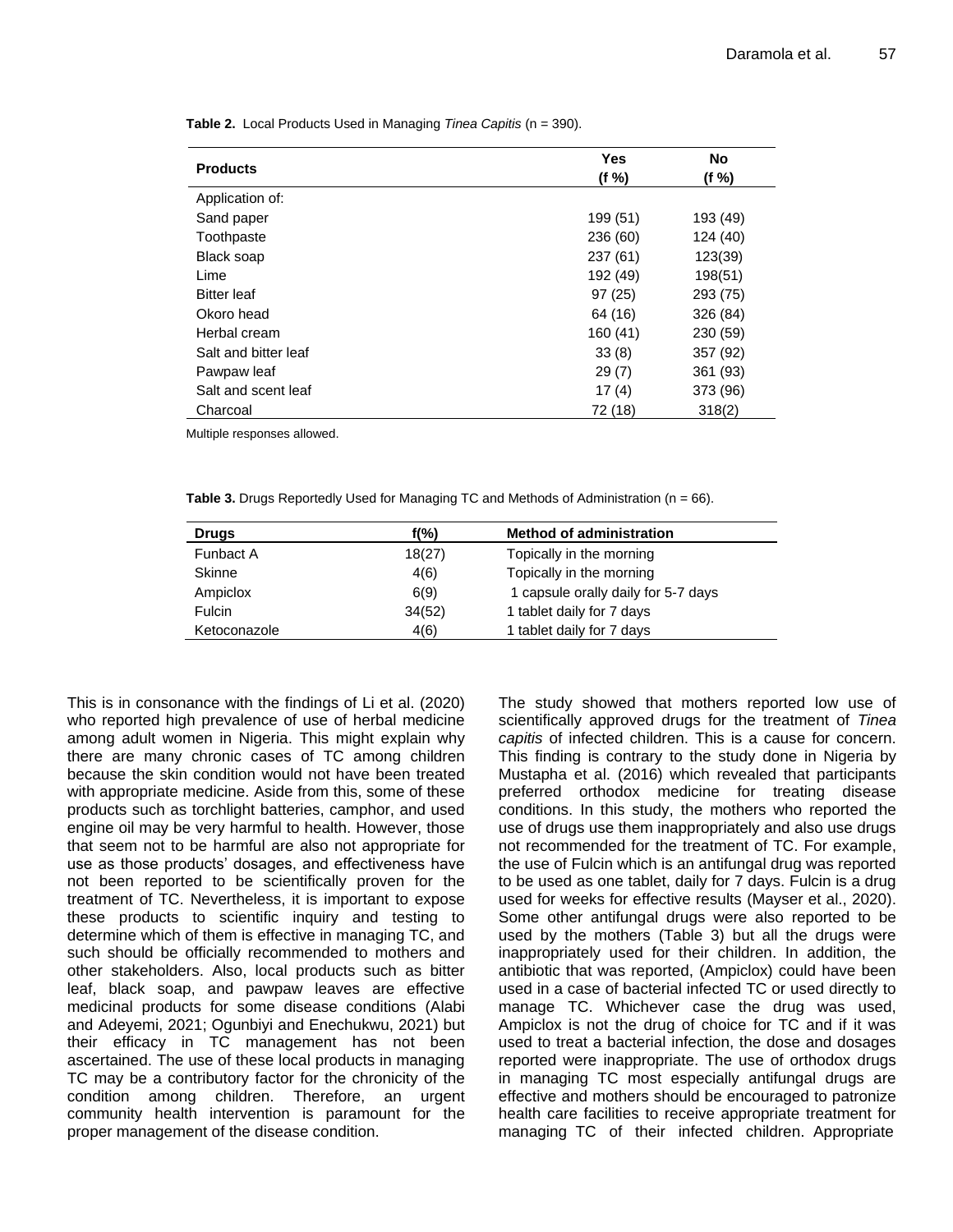treatment will also reduce the psychological impacts that children infected with TC usually expérience as documented in previous study (Fienemika and Okeafor, 2018).

# **Conclusion**

The study concluded that mothers reported the use of both local and orthodox medicine for the treatment of TC of infected children. The local products used have not been scientifically proven for managing *TC* while the orthodox medicines used were inappropriately administered.

# **Implications for public health professionals**

Public Health professionals have significant responsibilities in reducing the occurrence of TC among children in their communities. They can do this by creating awareness on the appropriate management of *TC* among mothers either at the primary health care centers during infant welfare clinic or antenatal clinic. They can also integrate the awareness program as part of their intervention programs for parents at various settings such as schools, market places, religious places, and other settings where mothers can be located. Children infected with *TC* can also be identified at schools and other settings, while mothers of such children are assisted to access adequate treatment for the skin disease.

# **Limitations**

The area of study was large hence, accessing some of these mothers was difficult because, most of the time, they were away to their business locations during work hours hence, these mothers were contacted during weekends. Given that the study was only carried out in two states in Nigeria, the findings cannot be generalized as being representative of what obtains in the entire country.

# **CONFLICT OF INTERESTS**

The authors have not declared any conflict of interests.

## **REFERENCES**

- Adesiji YO, Omolade FB, Aderibigbe IA, Ogungbe O, Adefioye OA, Adedokun SA, Adekanle MA, Ojedele R (2019). Prevalence of Tinea Capitis among Children in Osogbo, Nigeria, and the Associated Risk Factors. Diseases 7(1):13. https://doi.org/10.3390/diseases7010013
- Afolabi OT, Oninla O, Fehintola F (2018). Tinea capitis: A tropical

disease of hygienic concern among primary school children in an urban community in Nigeria. Journal of Public Health and Epidemiology10(9):313-319. https://doi.org/10.5897/jphe2018.1050

- Ajayi CO, Elujoba AA, Adepiti AO (2018). Preliminary phytochemical investigation on Mama powder - An approved herbal antimalarial in Nigeria. American Journal of Ethnomedicine 5(12):64-66. https://doi.org/10.21767/2348-9502-c1-006
- Alabi QK, Adeyemi WJ (2021). Vernonia amygdalina (Del) as an antioxidant, aspirin toxicity, and oxidative stress. In: V. B. Patel & V. R. Preedy (Eds.), Toxicology (pp. 491–504). Academic Press. https://doi.org/https://doi.org/10.1016/B978-0-12-819092-0.00048-0.
- Alkeswani A, Cantrell W, Elewski B (2019). Treatment of Tinea Capitis. Skin Appendage Disorders 5(4):201-210. https://doi.org/10.1159/000495909
- Ameade P, Kwame Baba, MM, Iddrisu NU, Musah AA, Gbe SY (2018). Herbal Pharmacovigilance : Are Ghanaian Herbal Medicine Practitioners Equipped Enough to Assist in Monitoring the Safety of Herbal Medicines? - A Survey in Tamale, Ghana. Chronicles of Complementary, Alternative and Integrative Medicine 2018(1):1-10.
- Anquez-Traxler C (2011). The Legal and Regulatory Framework of Herbal Medicinal Products in the European Union: A Focus on the Traditional Herbal Medicines Category. Drug Information Journal 45(1):15-23. https://doi.org/10.1177/009286151104500102
- Asare B (2016). Developments made in herbal medicine practice in Ghana. Modern Ghana. https://www.modernghana.com/news/594410/developments-made-inherbal-medicine-practice-in-ghana.html.
- Atraide DD, Akpa MR, George IO (2011). The pattern of skin disorders in a Nigerian tertiary hospital. Journal of Public Health and Epidemiology 3(4):177-181.
- Brooks M (2013). FDA Approves New Topical Antifungal Luliconazole Medscape Medical News. https://www.medscape.coms/viewarticle/814470
- El-Gohary M, van Zuuren EJ, Fedorowicz Z, Burgess H, Doney L, Stuart B, Moore M, Little P (2014). Topical antifungal treatments for tinea cruris and tinea corporis. Cochrane Database of Systematic Reviews 8 p. https://doi.org/10.1002/14651858.CD009992.pub2
- Enweani IB, Ozan CC, Agbonlahor DE, Ndip RN (1996). Dermatophytosis in schoolchildren in Ekpoma, Nigeria. Mycoses 39(7-8):303-305. https://doi.org/10.1111/j.1439-0507.1996.tb00143.x
- Fatoba PO, Adeyemi SB, Adewole AA, Fatoba MT (2019). Medicinal plants used in the treatment of infant diseases in south western Nigeria. Nigerian Journal of Basic and Applied Sciences 26(1):14. https://doi.org/10.4314/njbas.v26i1.2
- Federal Ministry of Health Nigeria (2008). Standard treatment guidelines.
	- https://www.health.gov.ng/doc/StandardTreatmentGuidelines.pdf
- Fienemika AE, Okeafor CU (2018). The Identification and Grading of the Psychosocial Impact of Tinea capitis in Primary School Children in a Semi-urban Area of Rivers State, Nigeria. Nigerian Postgraduate Medical Journal 24(1):19-26. https://doi.org/10.4103/npmj.npmj
- Gupta AK, May RR, Verstteeg SG, Piraccini BM, Tsti A, Friedland SF (2018). Tinea capitis in children: a systematic review of management. J Eur Acad Dermatoll Venenol 32(12):2264-2274.
- Handler MZ (2018). Tinea Capitis: Presentation and Management. Medscape **Medical.** Medical.
- https://emedicine.medscape.com/article/1091351-treatment Ifebuzor DC, Mabuza LH, Malete NH, Govender I (2013). The perceptions of parents about the skin conditions of their children presenting with comorbid fungal skin infections in Francistown, Botswana. African Journal of Primary Health Care and Family Medicine 5(1):1-6. https://doi.org/10.4102/phcfm.v5i1.459
- Li S, Odedina S, Agwai I, Ojengbede O, Huo D, Olopade OI (2020). Traditional medicine usage among adult women in Ibadan, Nigeria: a cross-sectional study. BMC Complementary Medicine and Therapies 20(1):93. https://doi.org/10.1186/s12906-020-02881-z
- Lopez C, Marillo A, Trujillo P (2018). Cross sectional study: Superficial mycoses in school children of a rural Parish of Cuenca, Ecuador. Rev Med HJCA 9:249-254.
- Lubin JH, Adams MJ, Shore R, Holmberg E, Schneider AB, Hawkins MM, Robison LL, Inskip PD, Lundell M, Johansson R, Kleinerman RA, De Vathaire F, Damber L, Sadetzki S, Tucker M, Sakata R, Veiga LHS (2017). Thyroid cancer following childhood low-dose